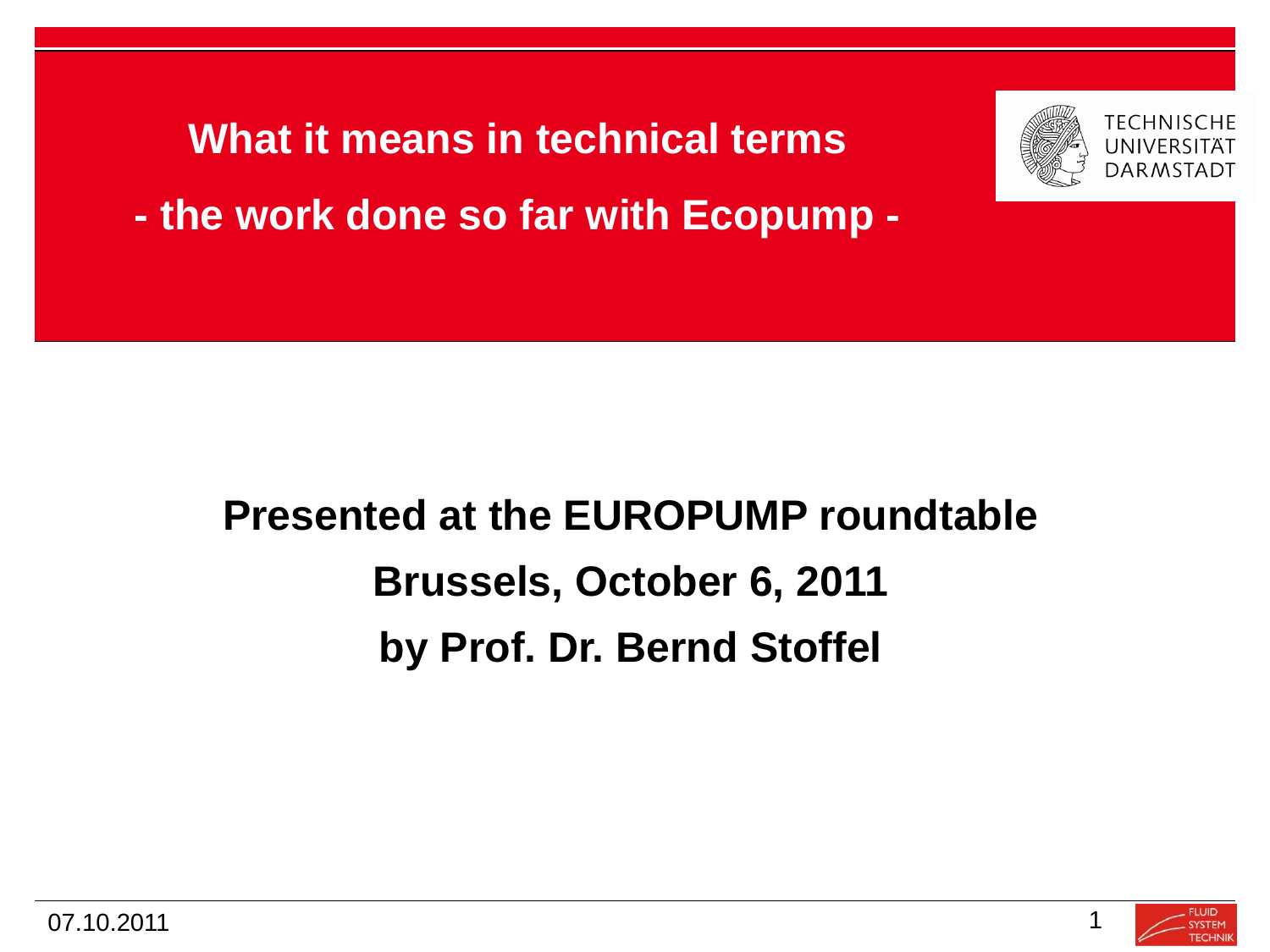#### **Outline**





#### **The role of pump systems for energy consumption**

- **Minimum Efficiency Index (MEI) for pumps**
- **Extended Product Approach for pumps**



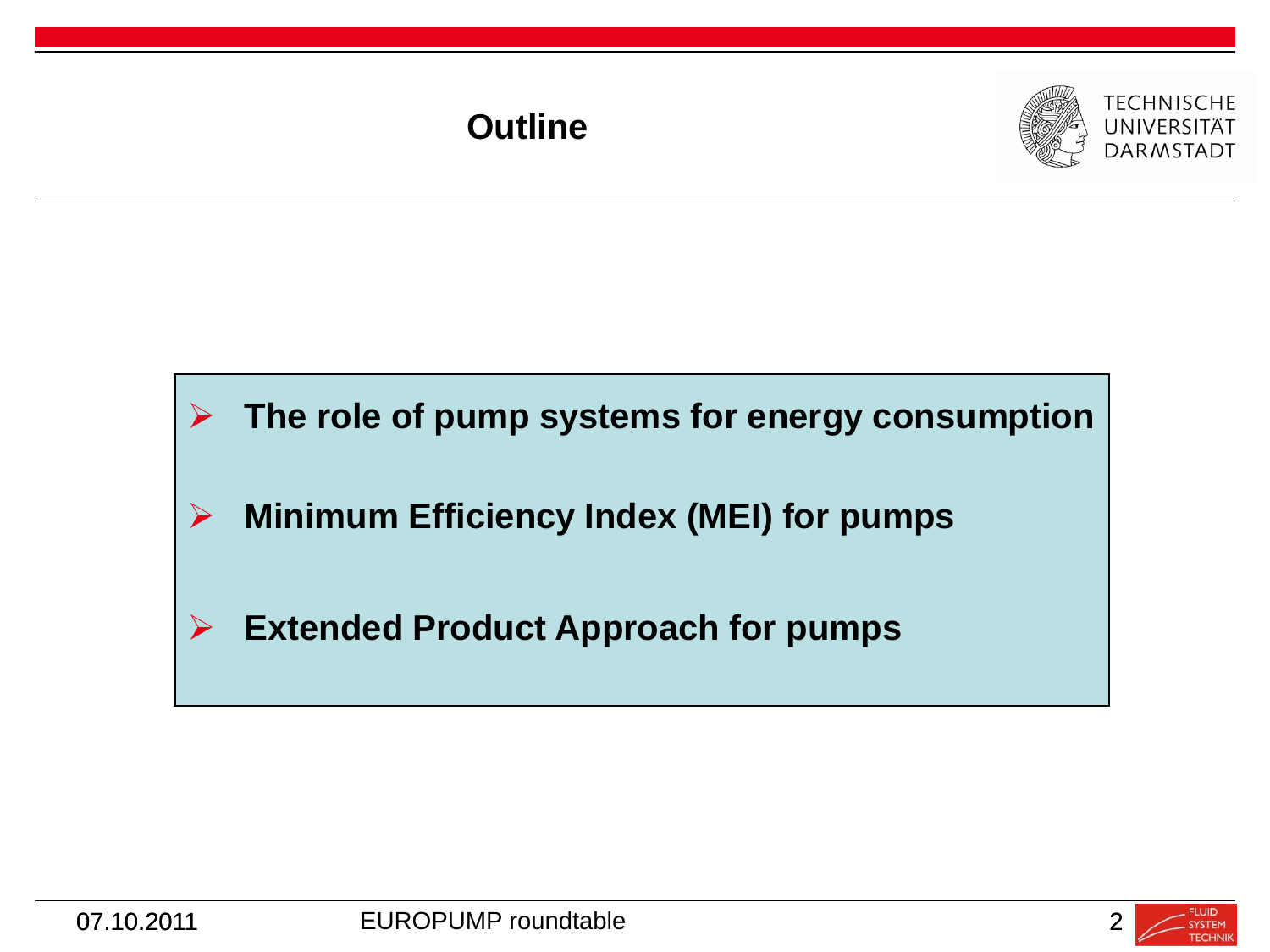

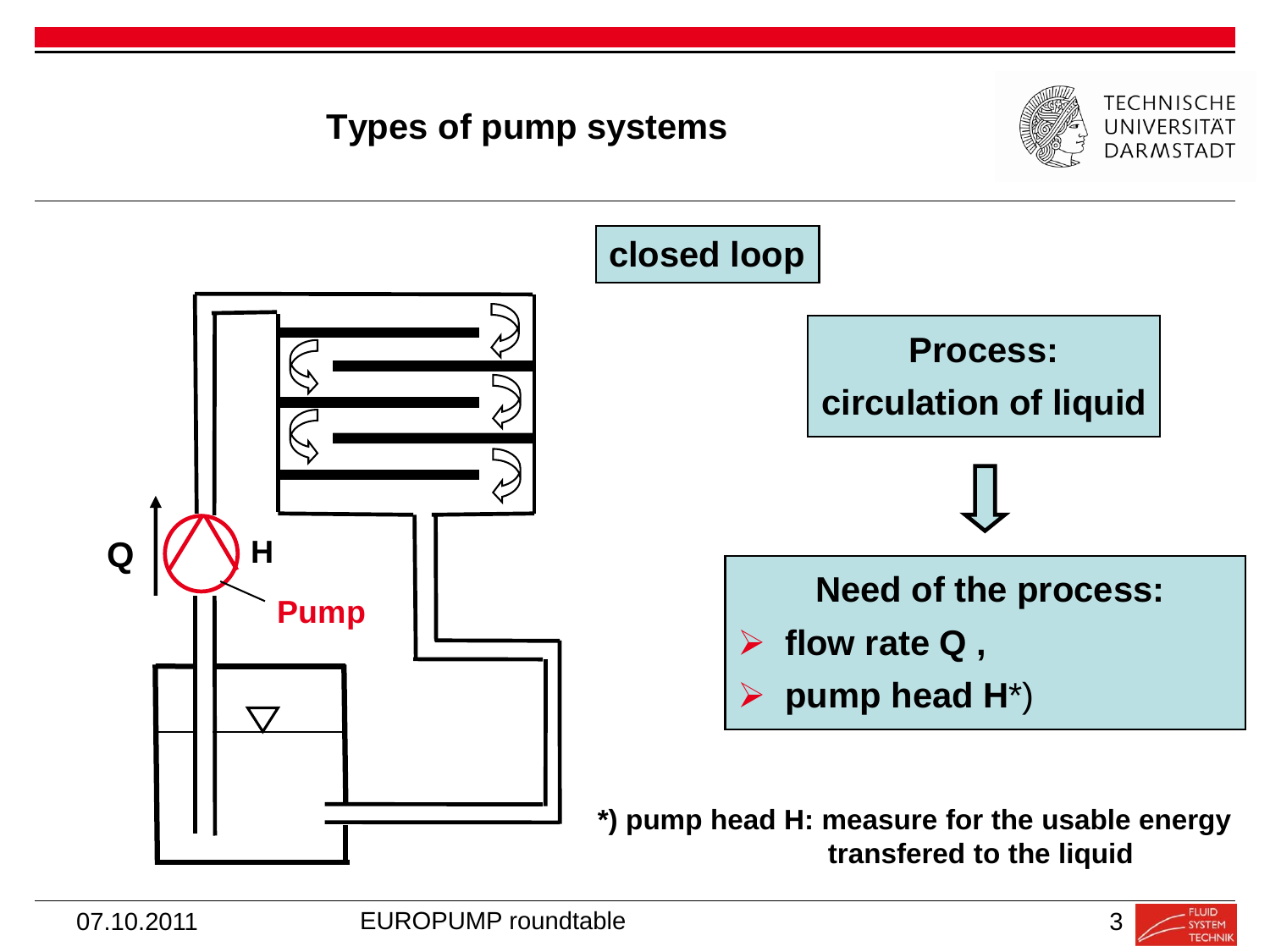

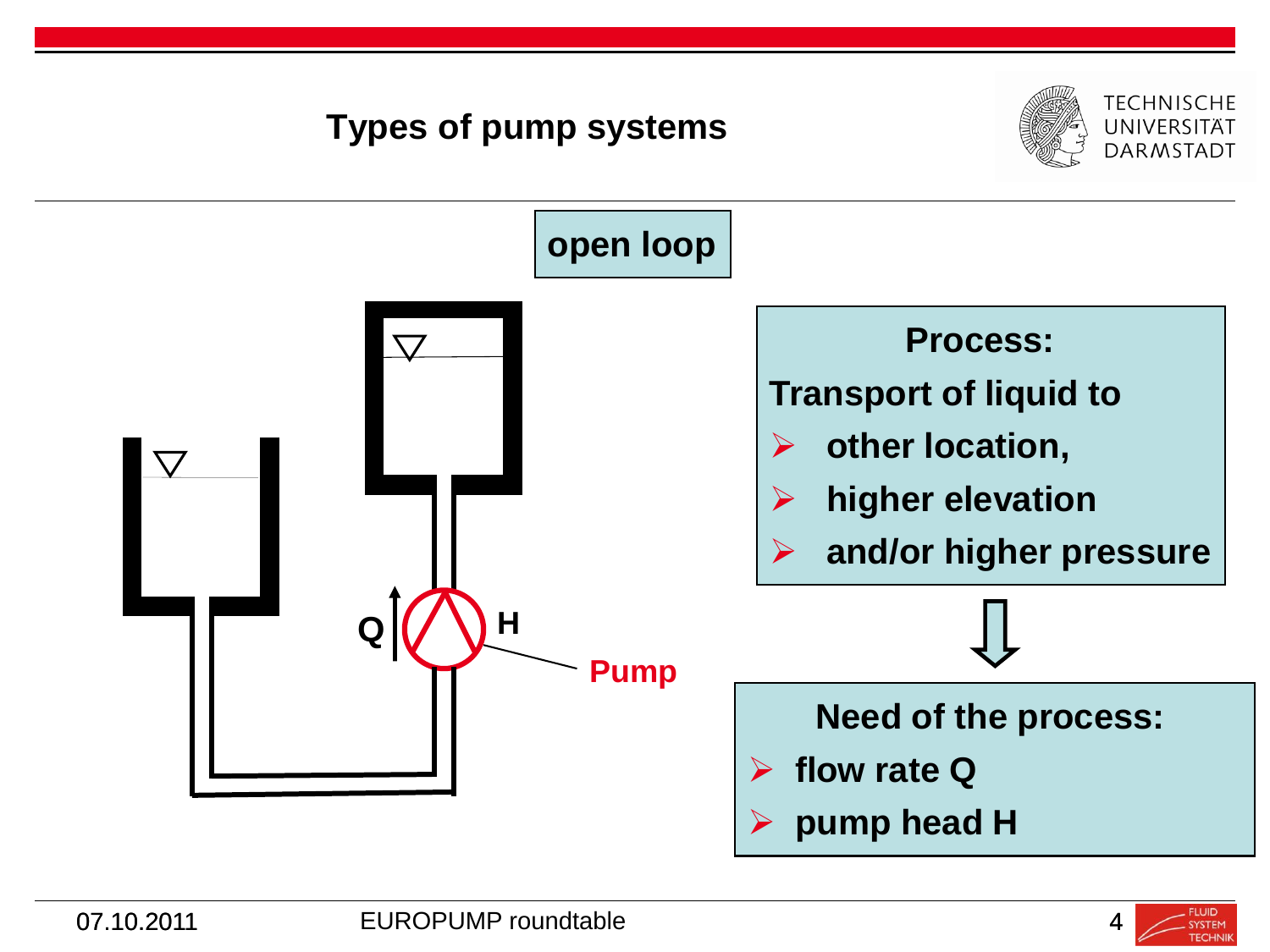#### **Power need of pump systems**





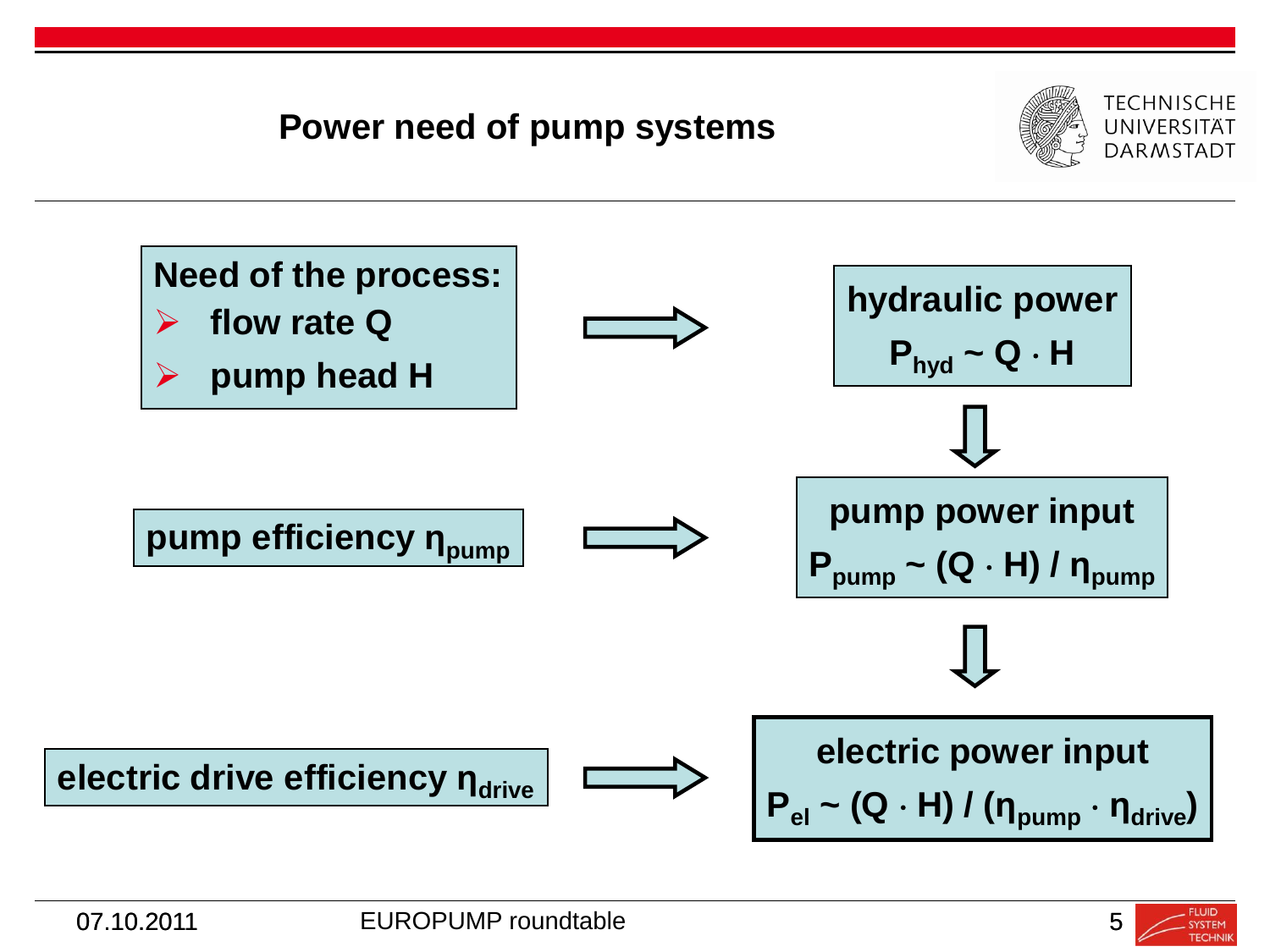#### **Pumps and applications in the focus of work**



## **EUROPUMP / Ecopump work already done presently in progress focuses on pump types pump applications with**

- **highest contribution to energy consumption**
- **highest potential for energy saving**

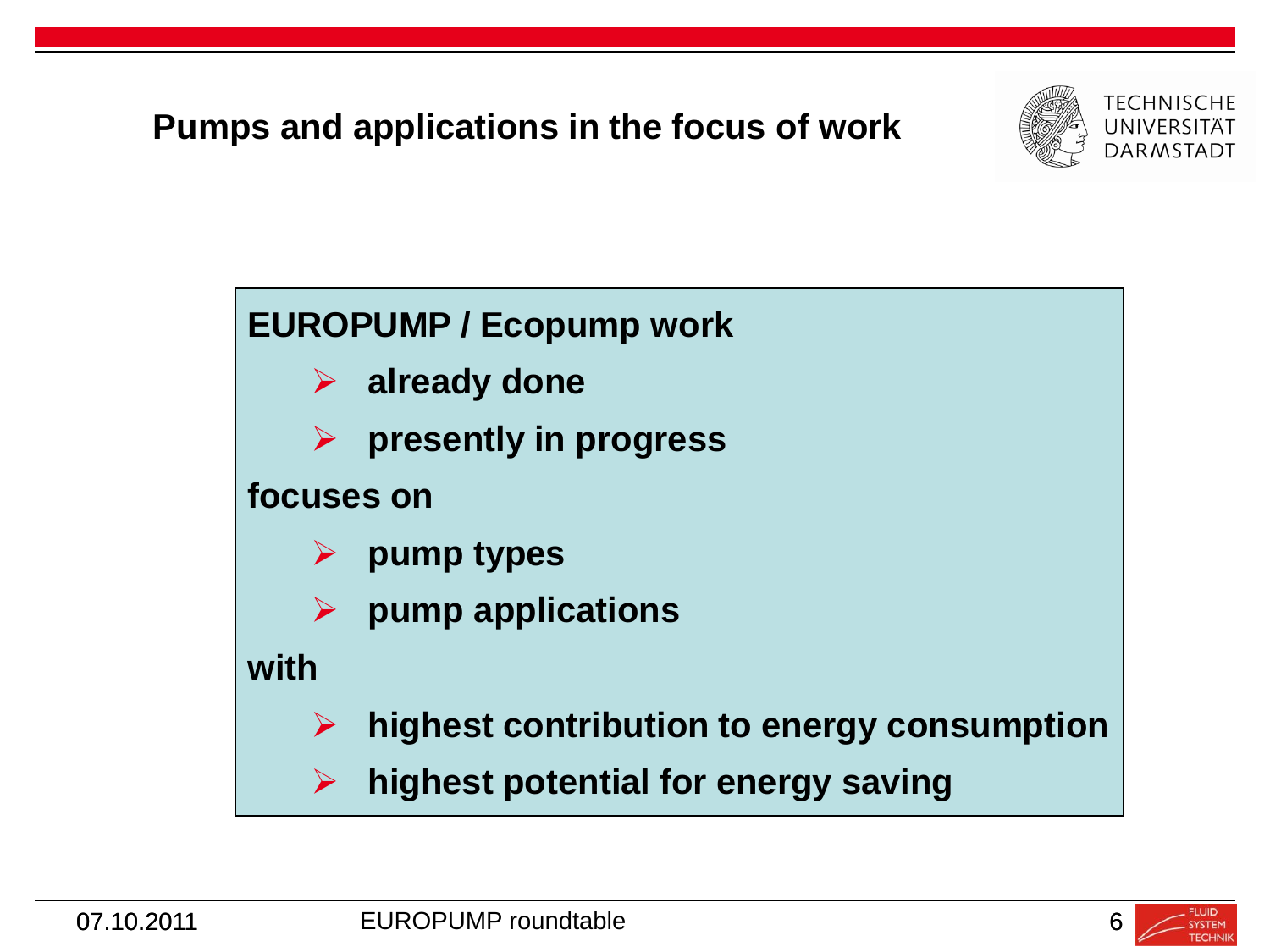







 $\triangleright$  Water distribution, pressure boosting in high buildings

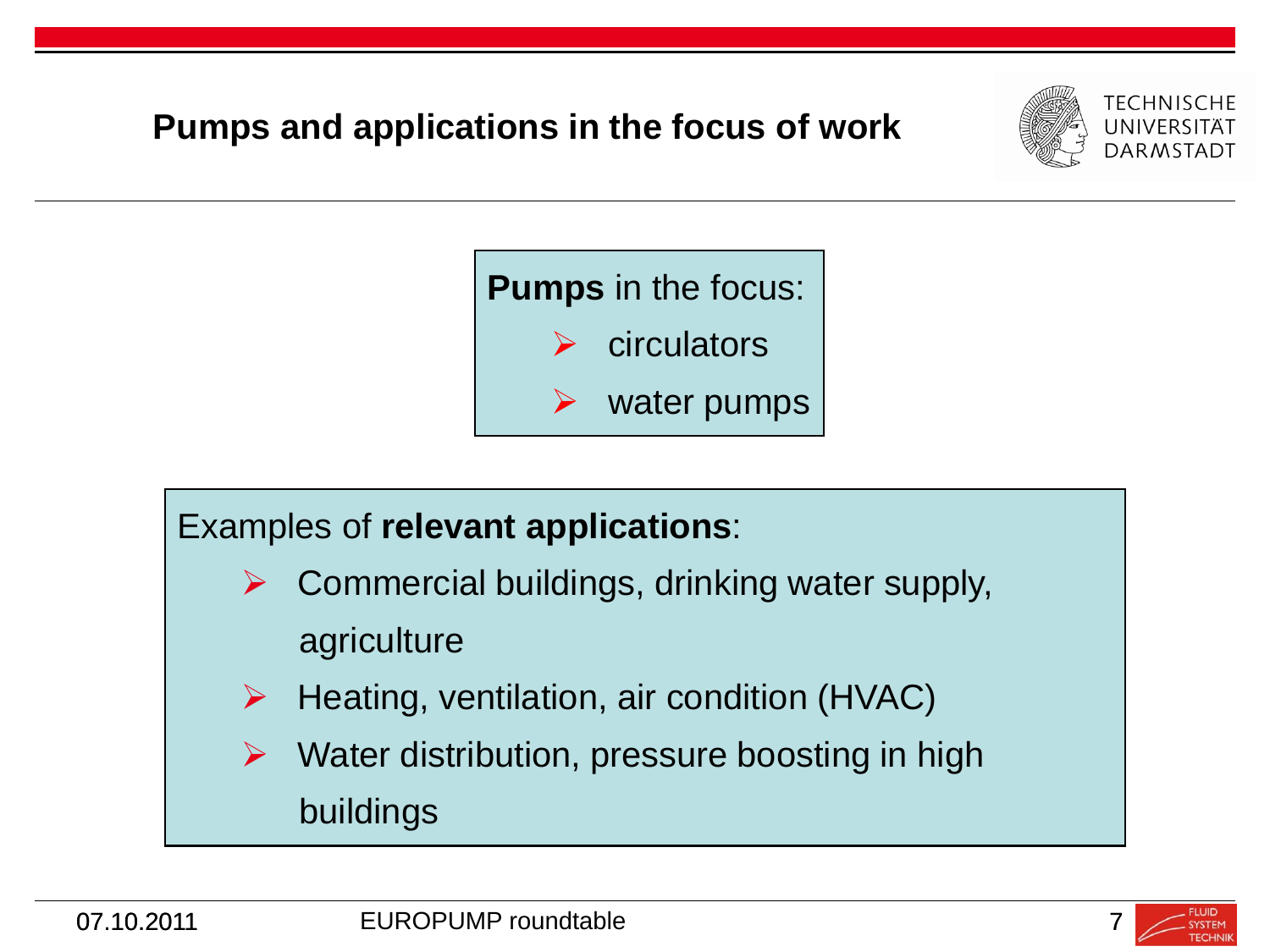

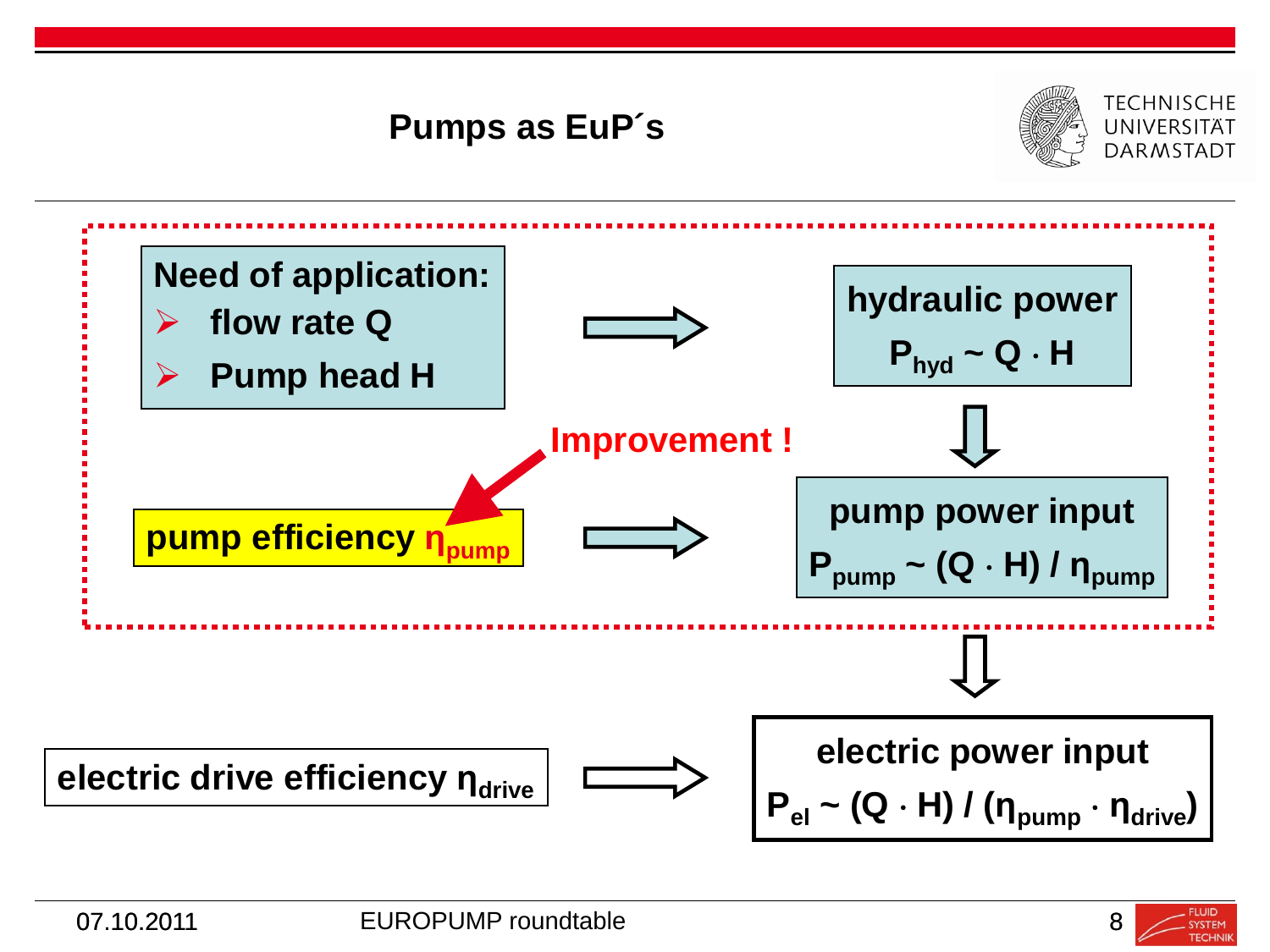#### **TECHNISCHE Requirements on pump efficiency** UNIVERSITÄT **DARMSTADT actual pump efficiency pump (BEP) min,requ x x x (OL) min,requ (PL) min,requ covered range of requirements on ηpump:** 75 – 110 % of Q<sub>BEP</sub> **QPL QBEP QOL Q**

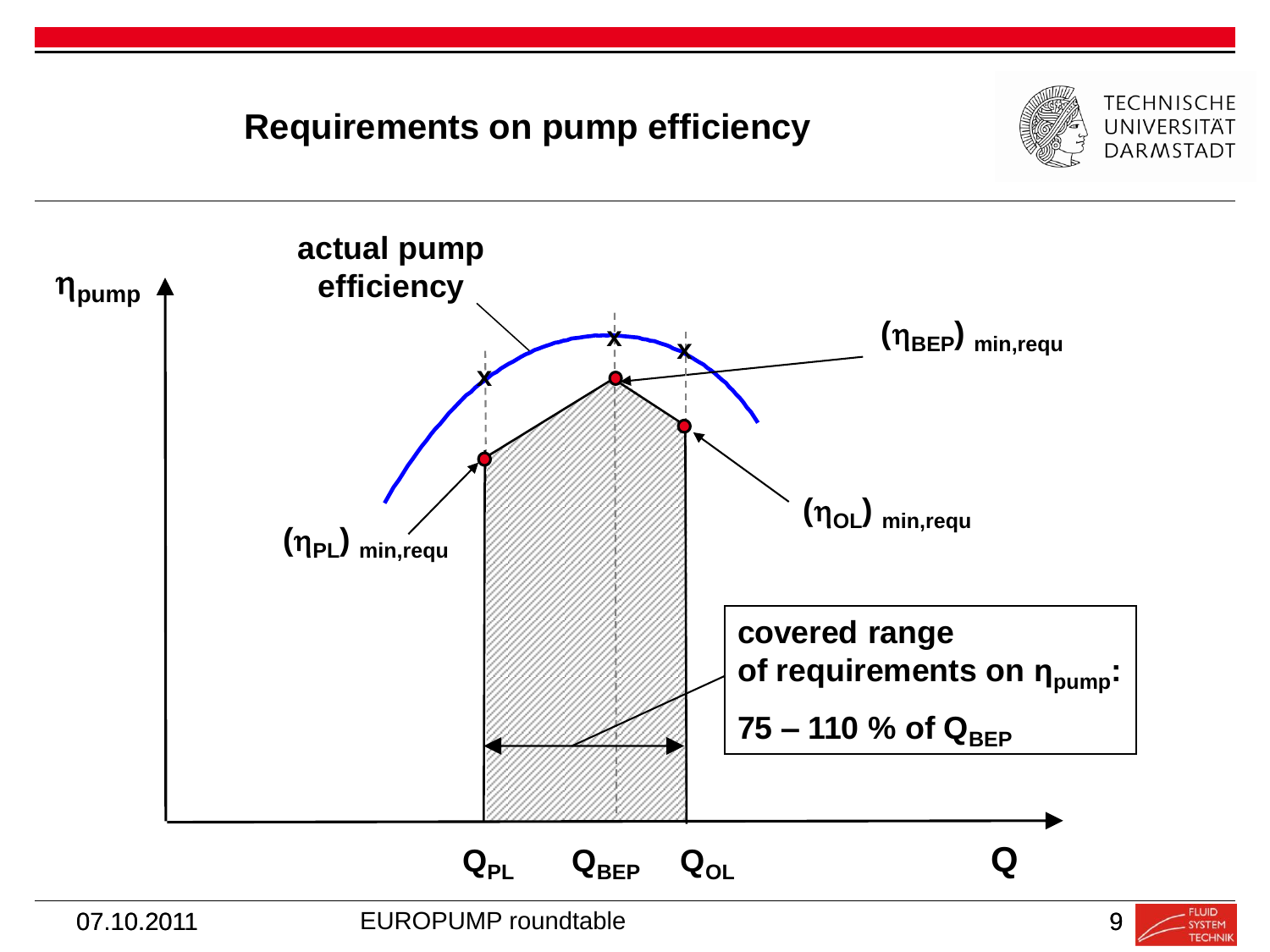#### **Minimum required pump efficiency**





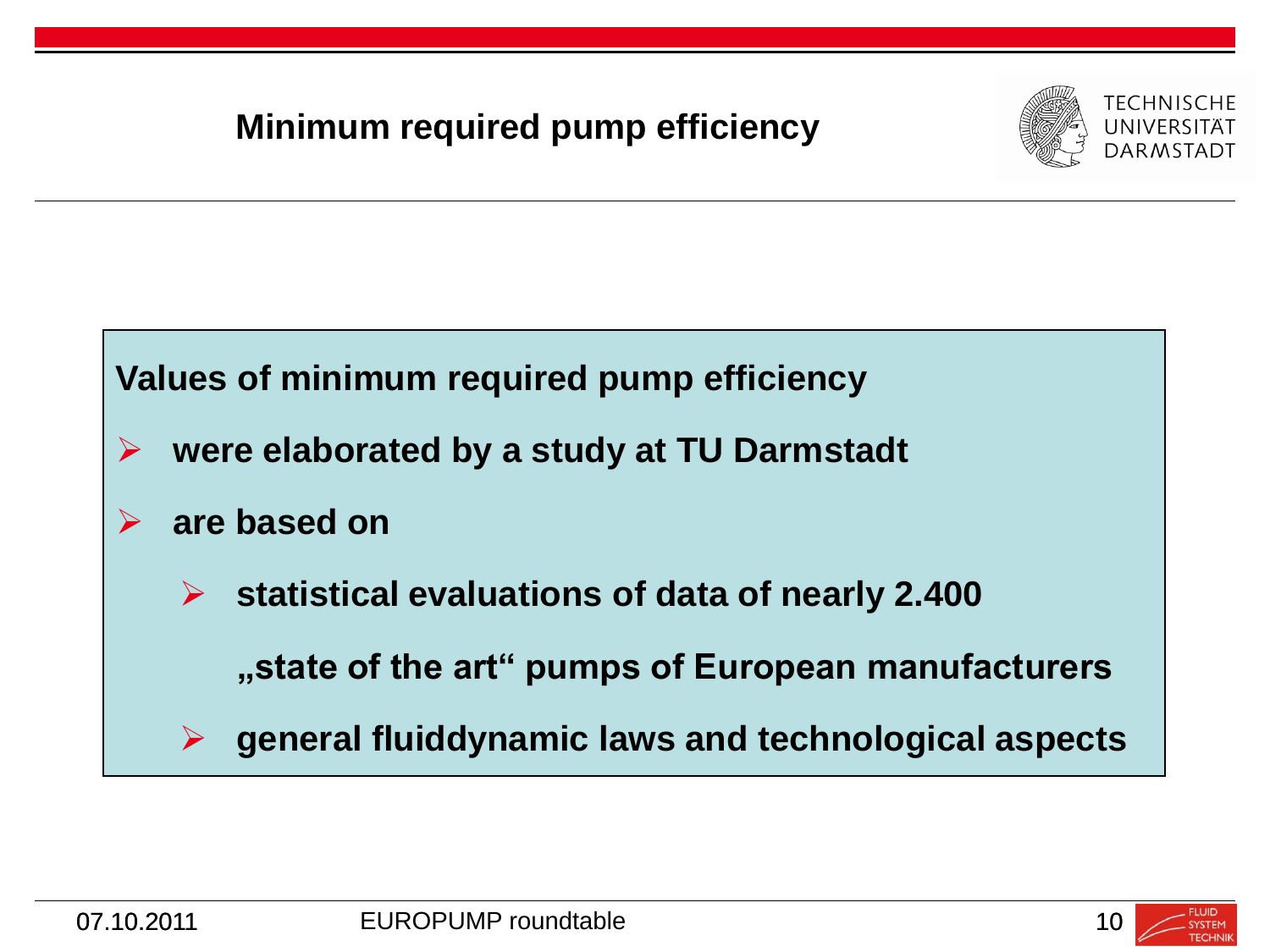#### **Minimum required pump efficiency**





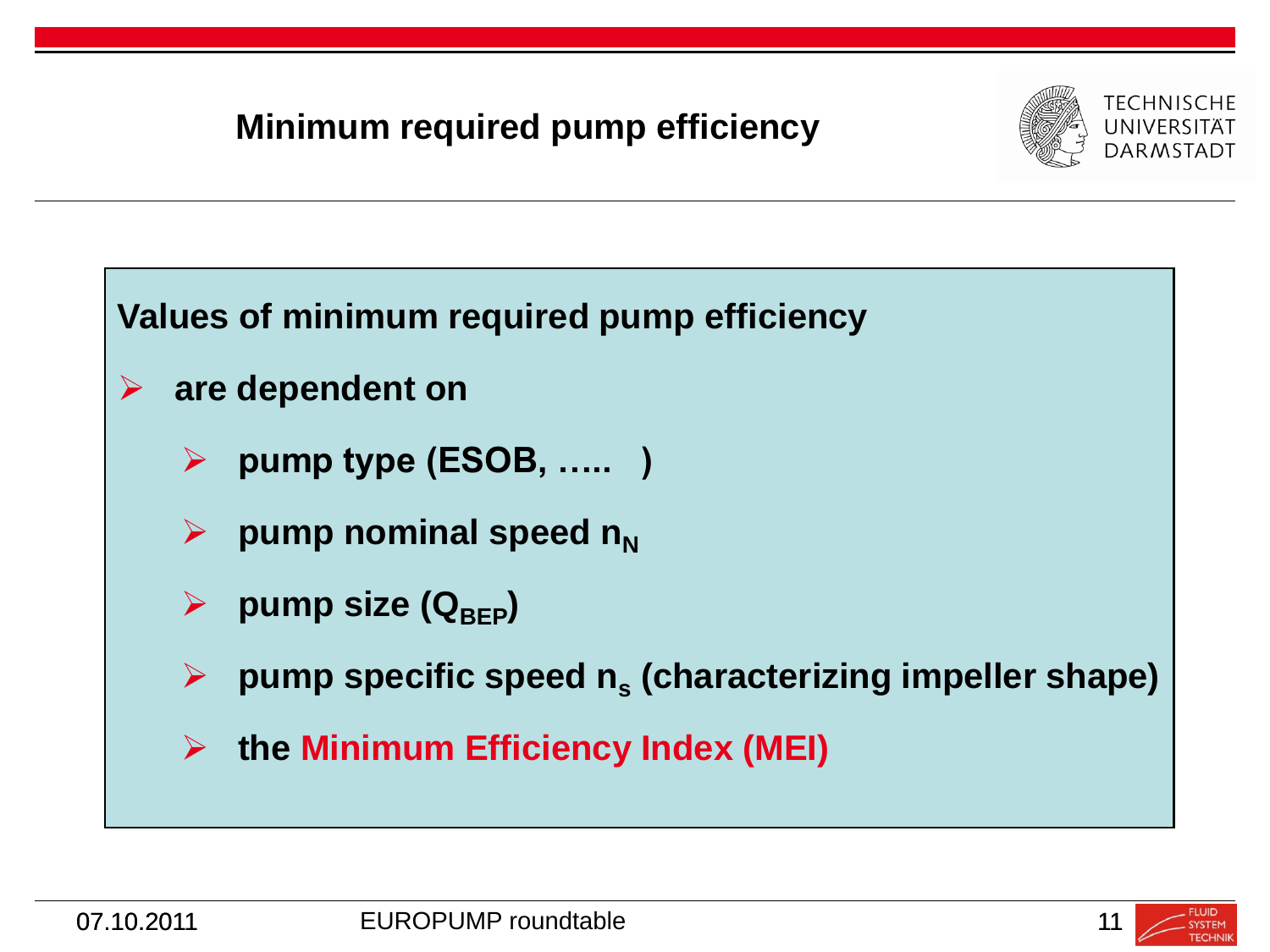#### **Minimum Efficiency Index (MEI)**





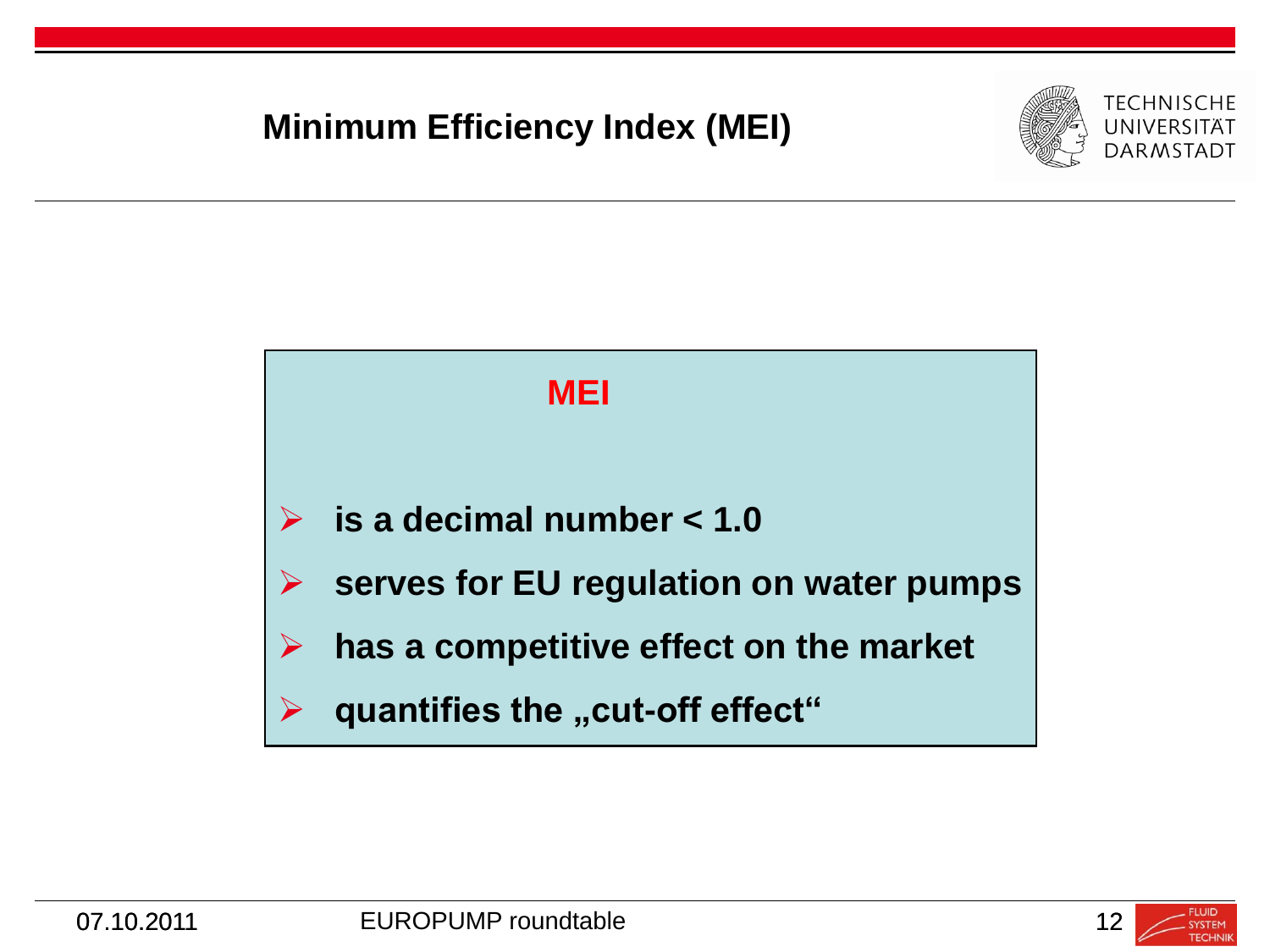

#### **Minimum required pump efficiency**



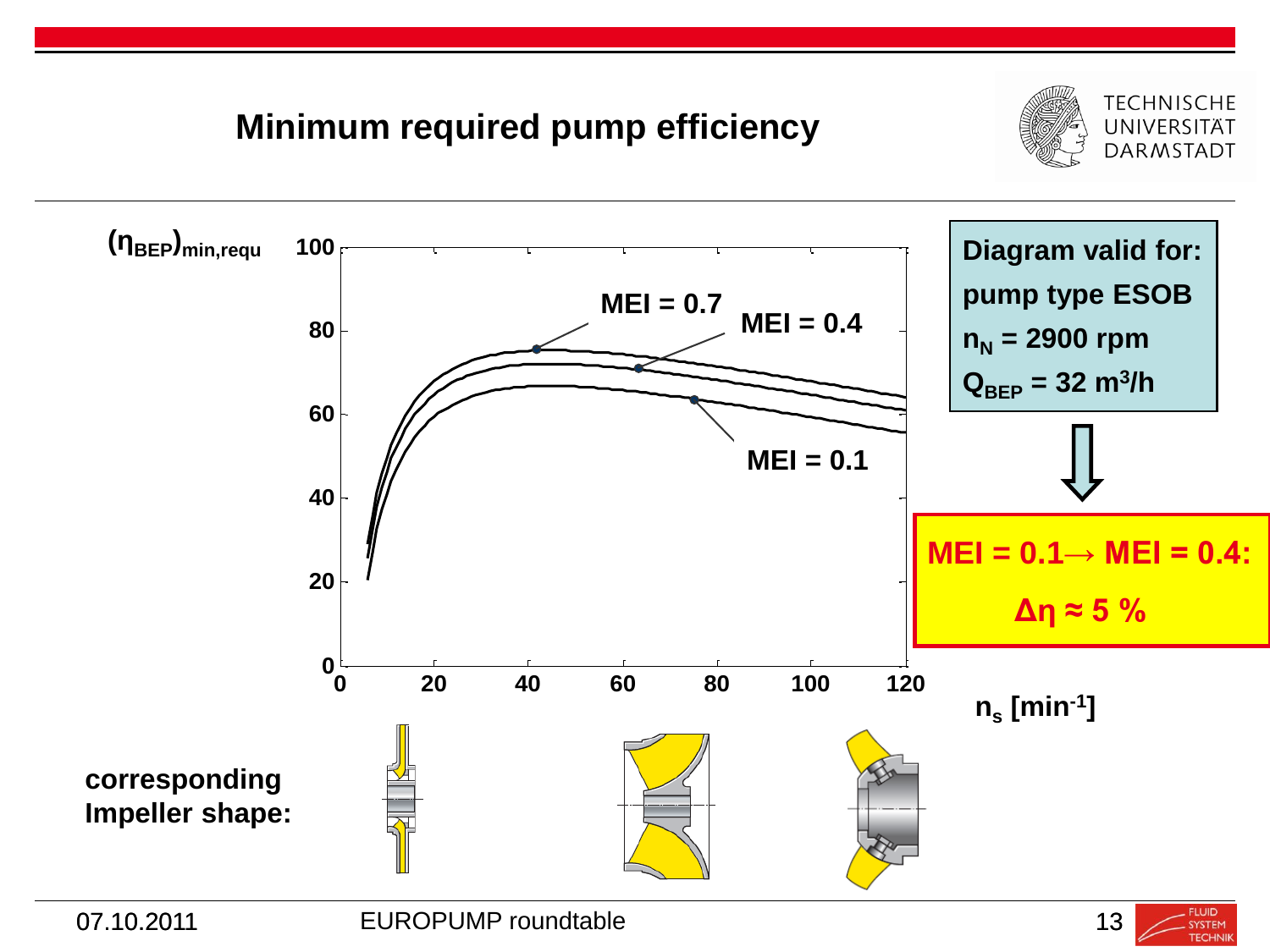#### **Minimum Efficiency Index (MEI)**





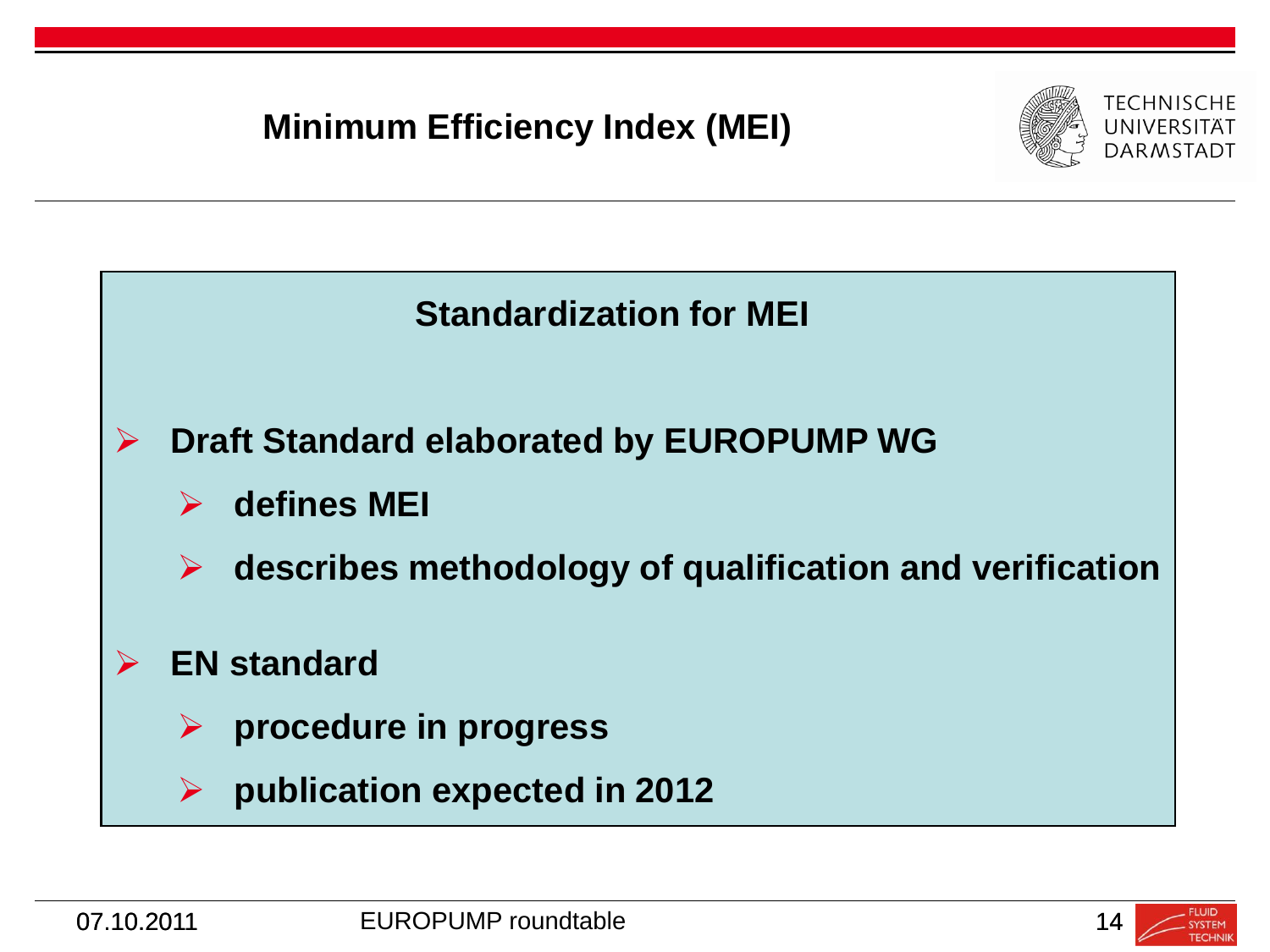#### **Typical features of relevant applications**



## **For applications in the focus at most part of operating time, the needed flow rate < Q100% the head Hprocess needed by the process decreases with decreasing flow rate Q ►** representative "load profiles" (time fractions at Q/Q<sub>100%</sub>)  **can be defined** representative "control curves" H<sub>process</sub> = f(Q) can be defined

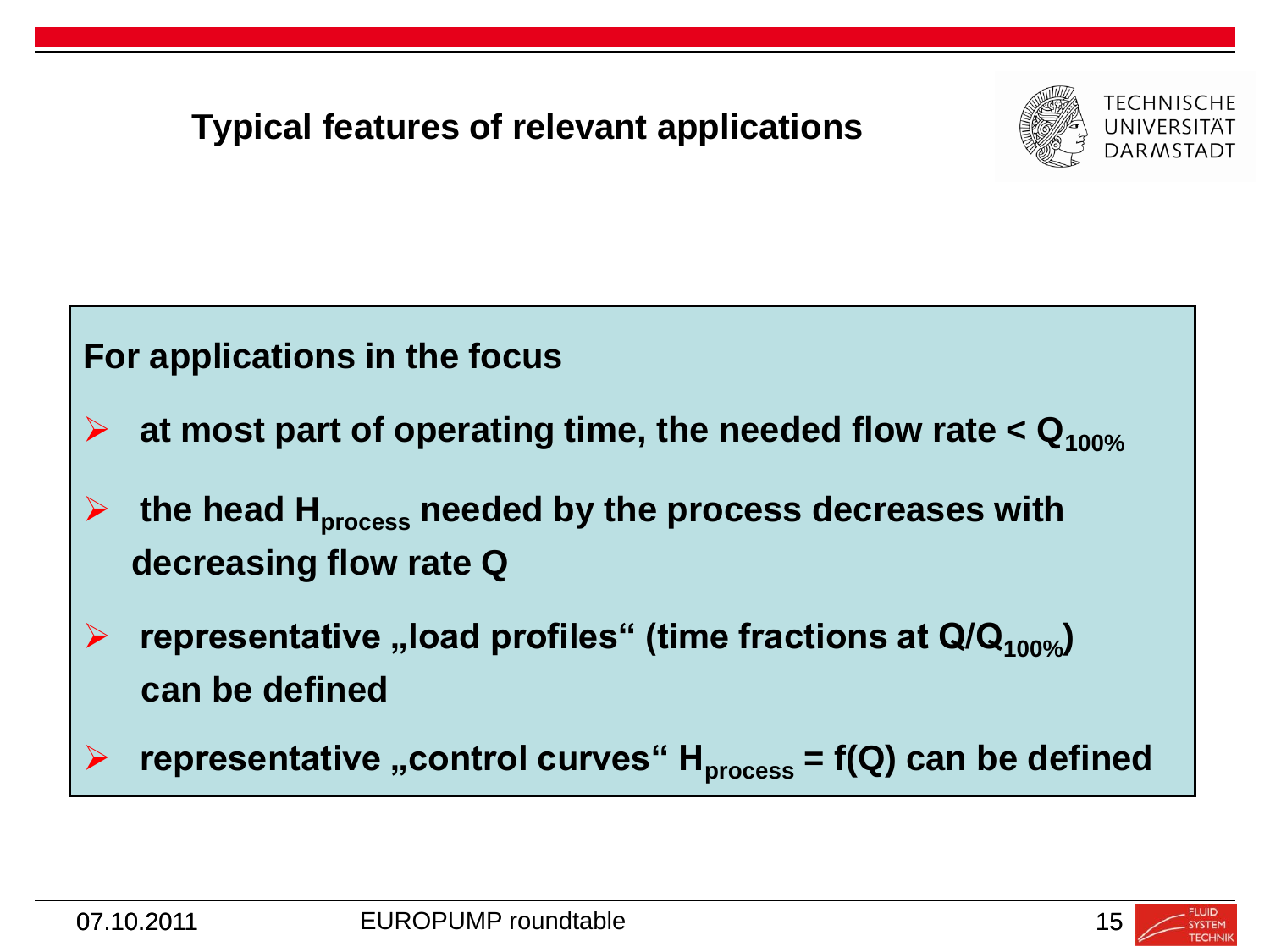





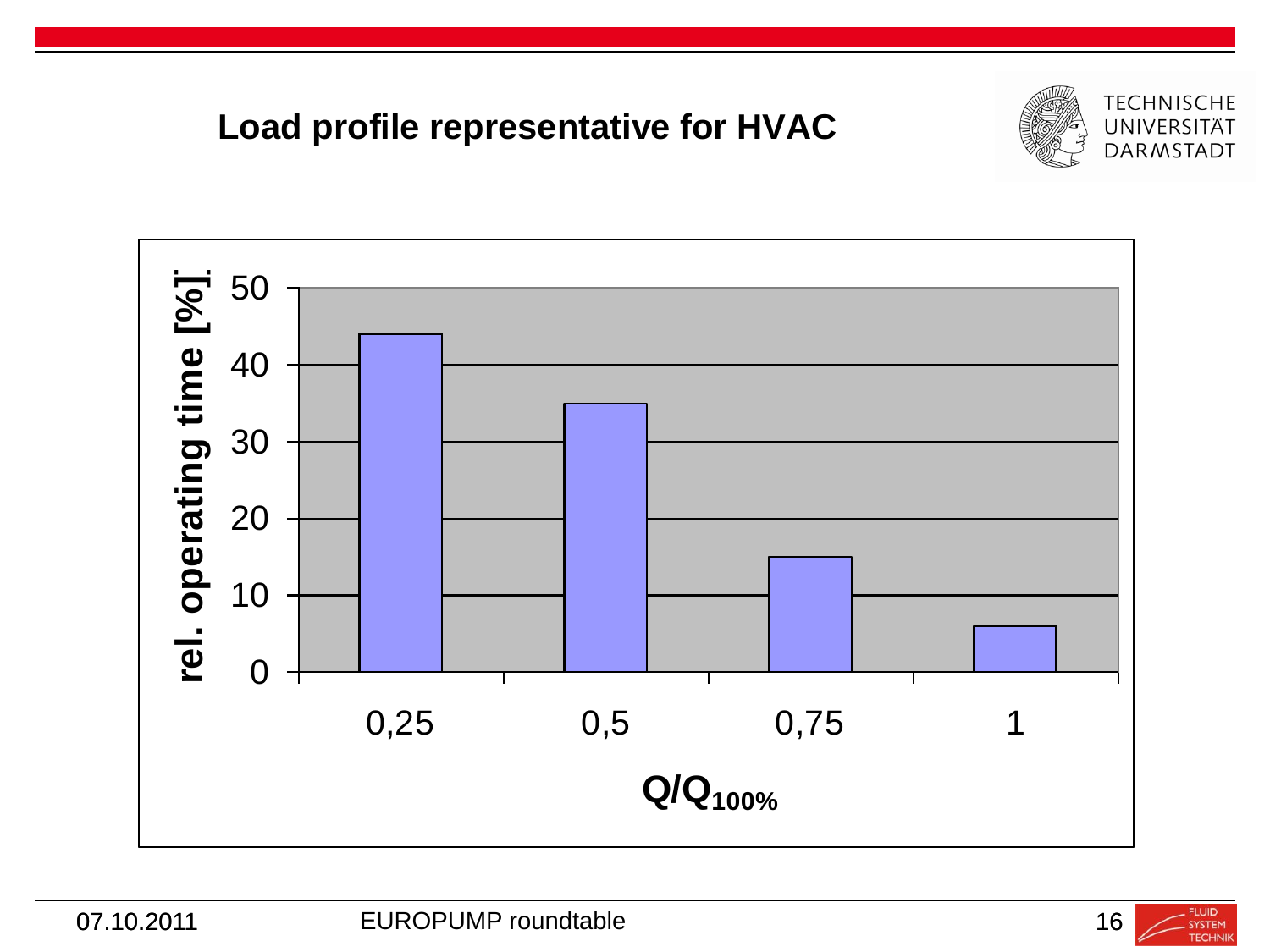#### **Process control curve representative for HVAC**





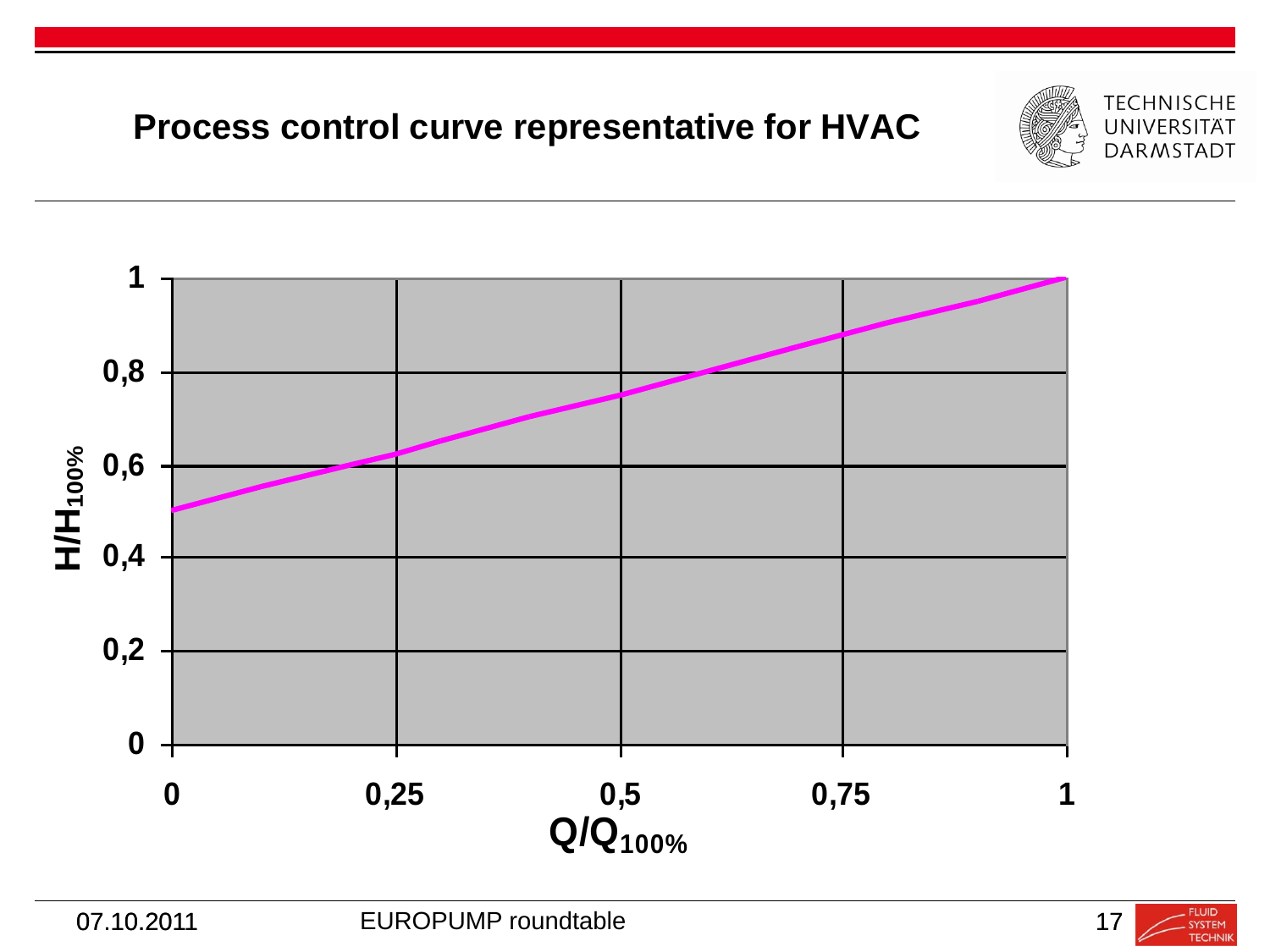#### **Typical pump characteristics**



#### **Typical pump characteristics at constant rotational speed (related values)**



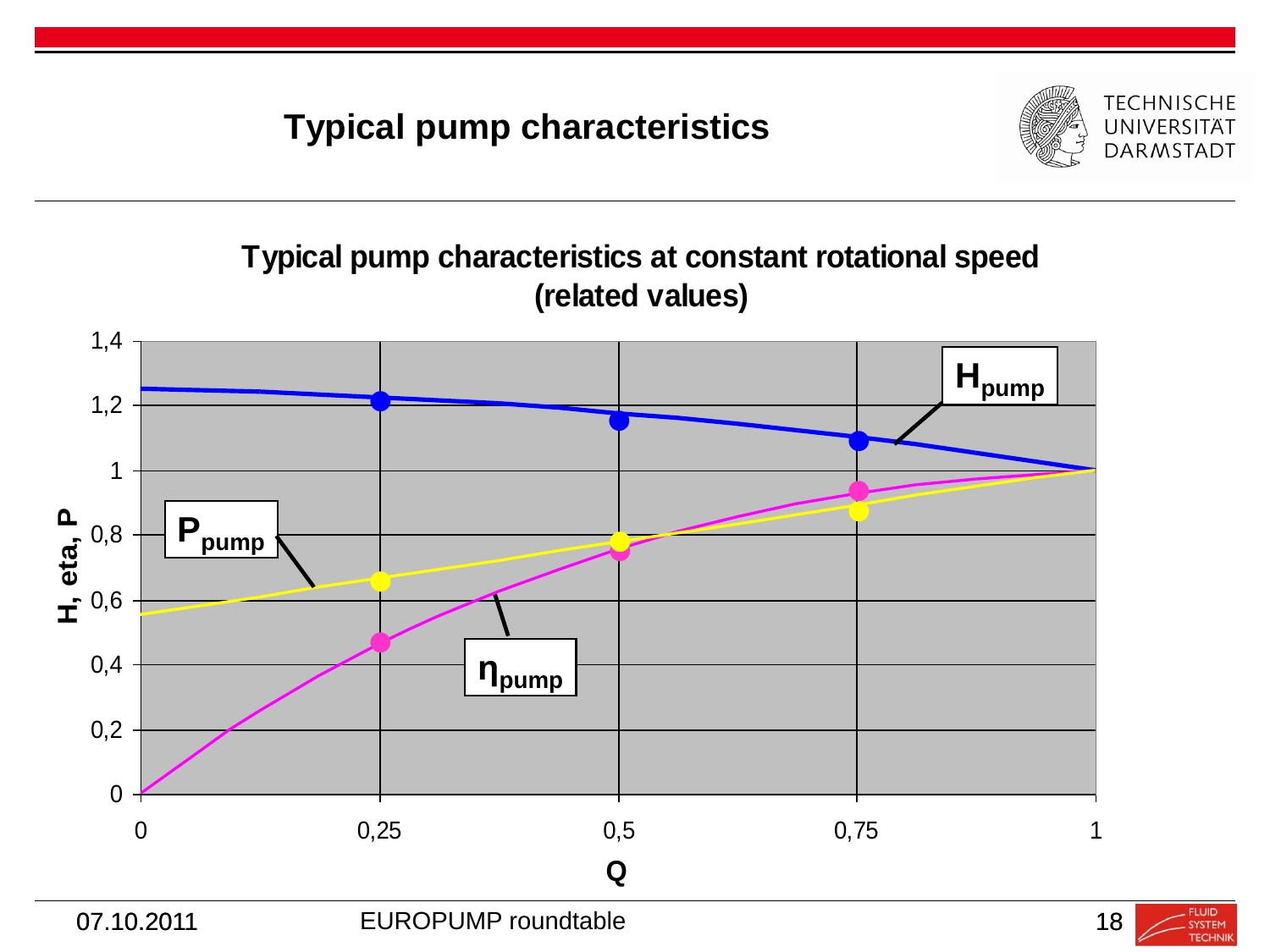

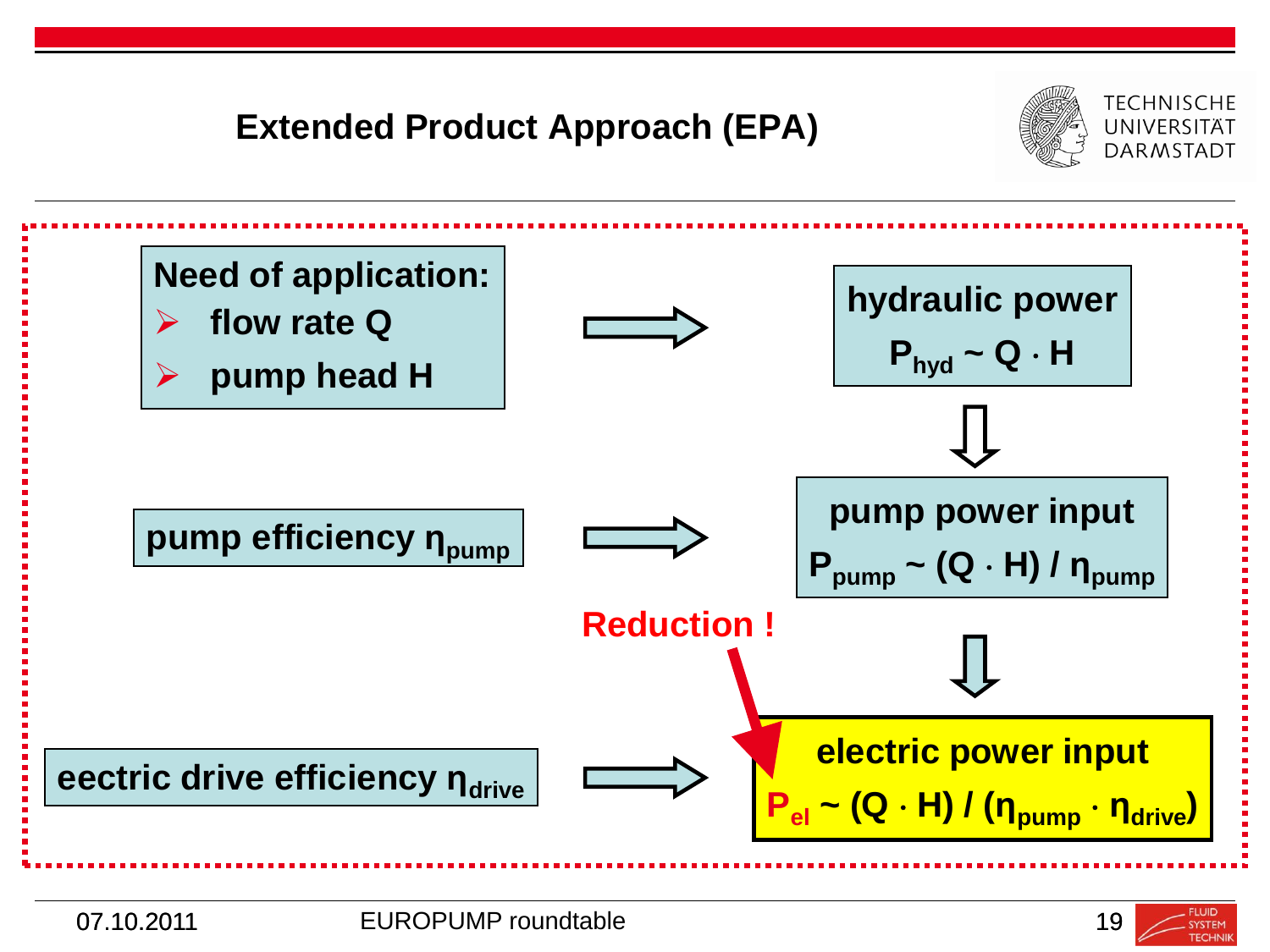#### **Pump units as Extended Products**





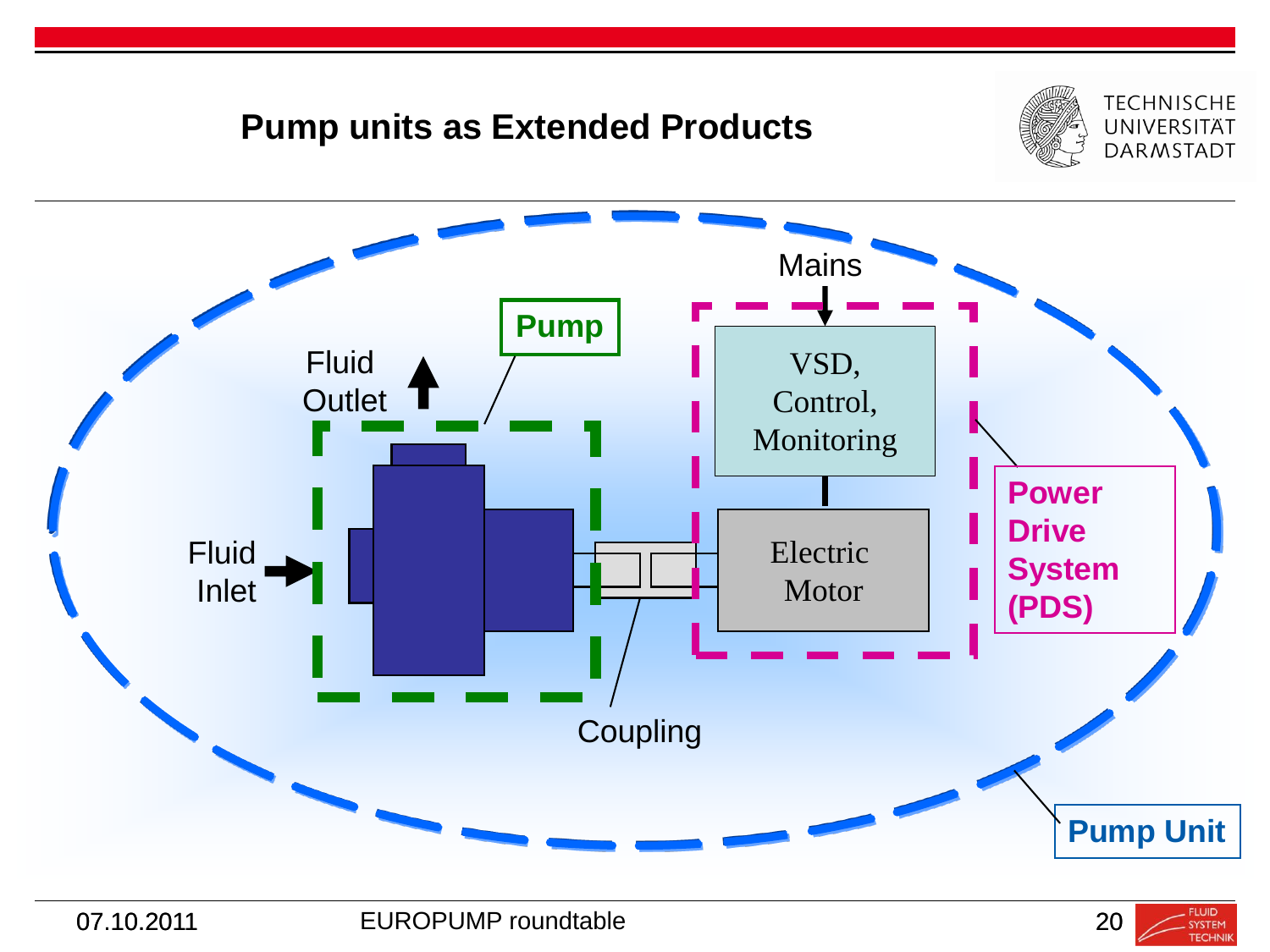**Ratio of electrical power input**



**Ratio of electrical power input Pel/Pel,n=const**





**SYSTEM TECHNI**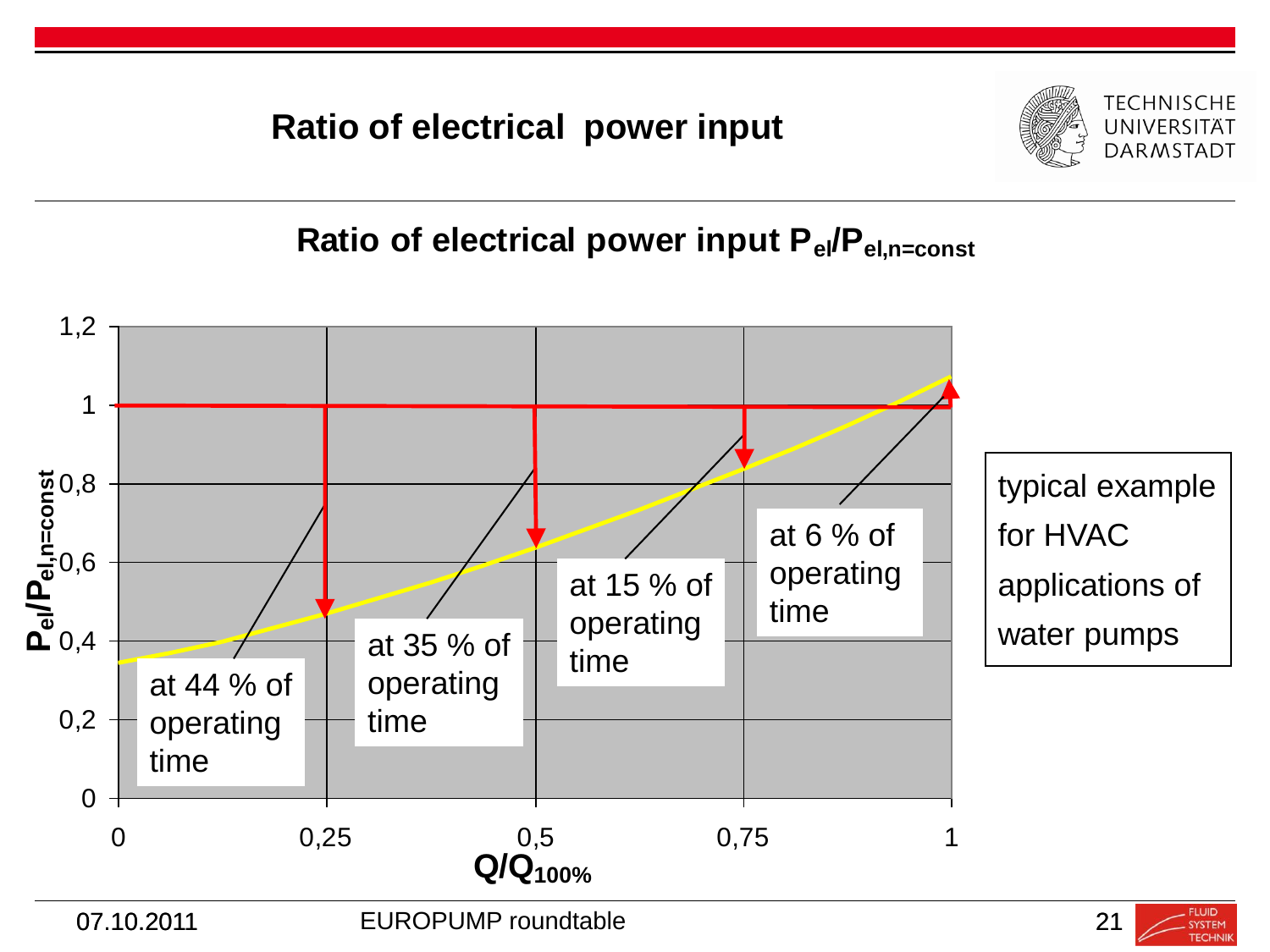**Energy Efficiency Index (EEI)**



#### **Quantification of energy efficiency of pump units:**

**Energy Efficiency Index**

$$
EEI = \frac{P_{el,avg}}{P_{el,ref}}
$$

 **EEI already established in EN-Standardization and EU-Regulation for circulators determination of Pel,avg, Pel,ref for pump units**

 **to be standardized**

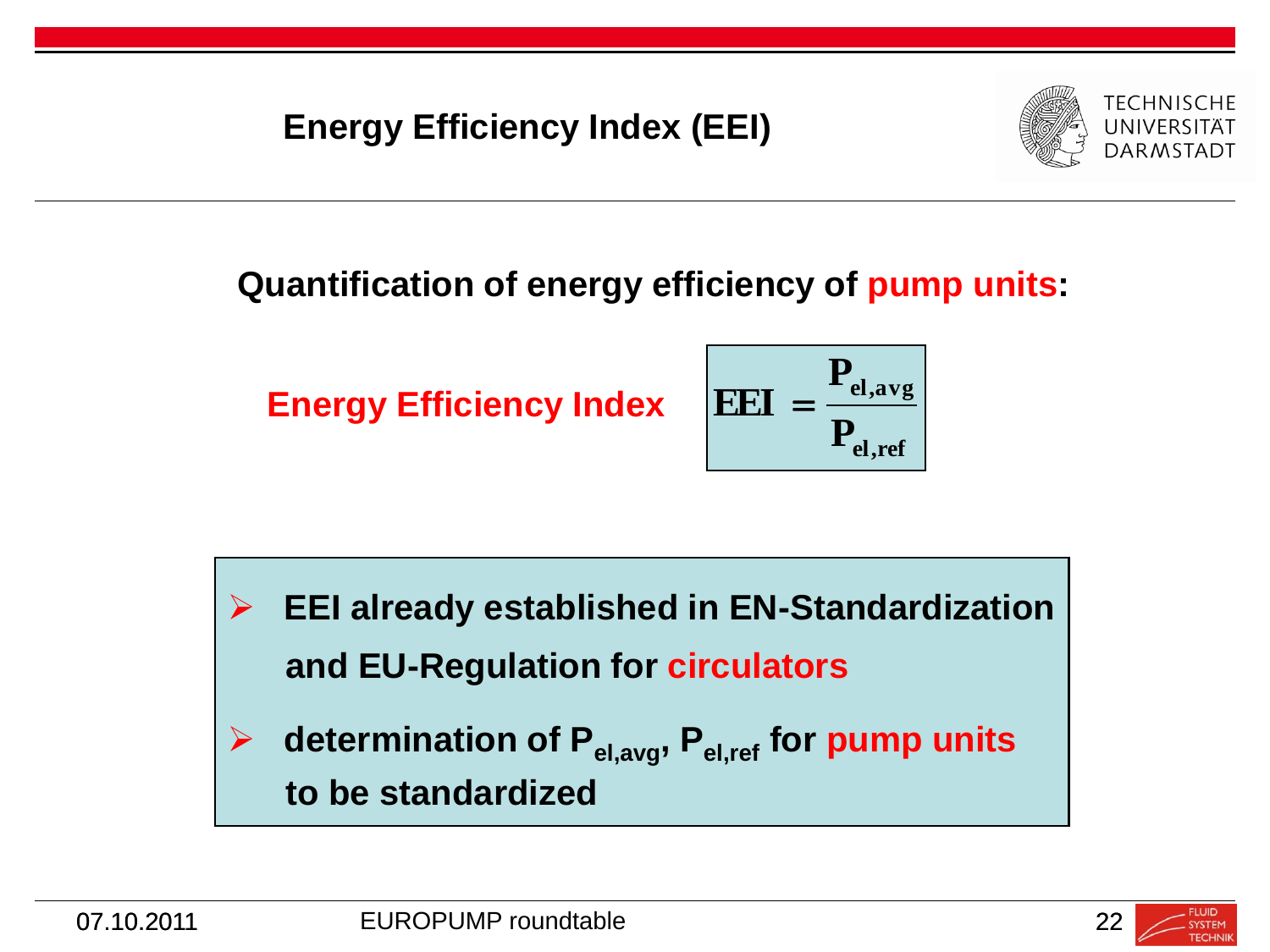#### **Energy Efficiency Index (EEI)**



#### **Project of EUROPUMP Working Group with TU Darmstadt**

**on development and validation of EEI methodology for water pump**

**units**



 **shall be finished end of 2013 with Draft Standard**